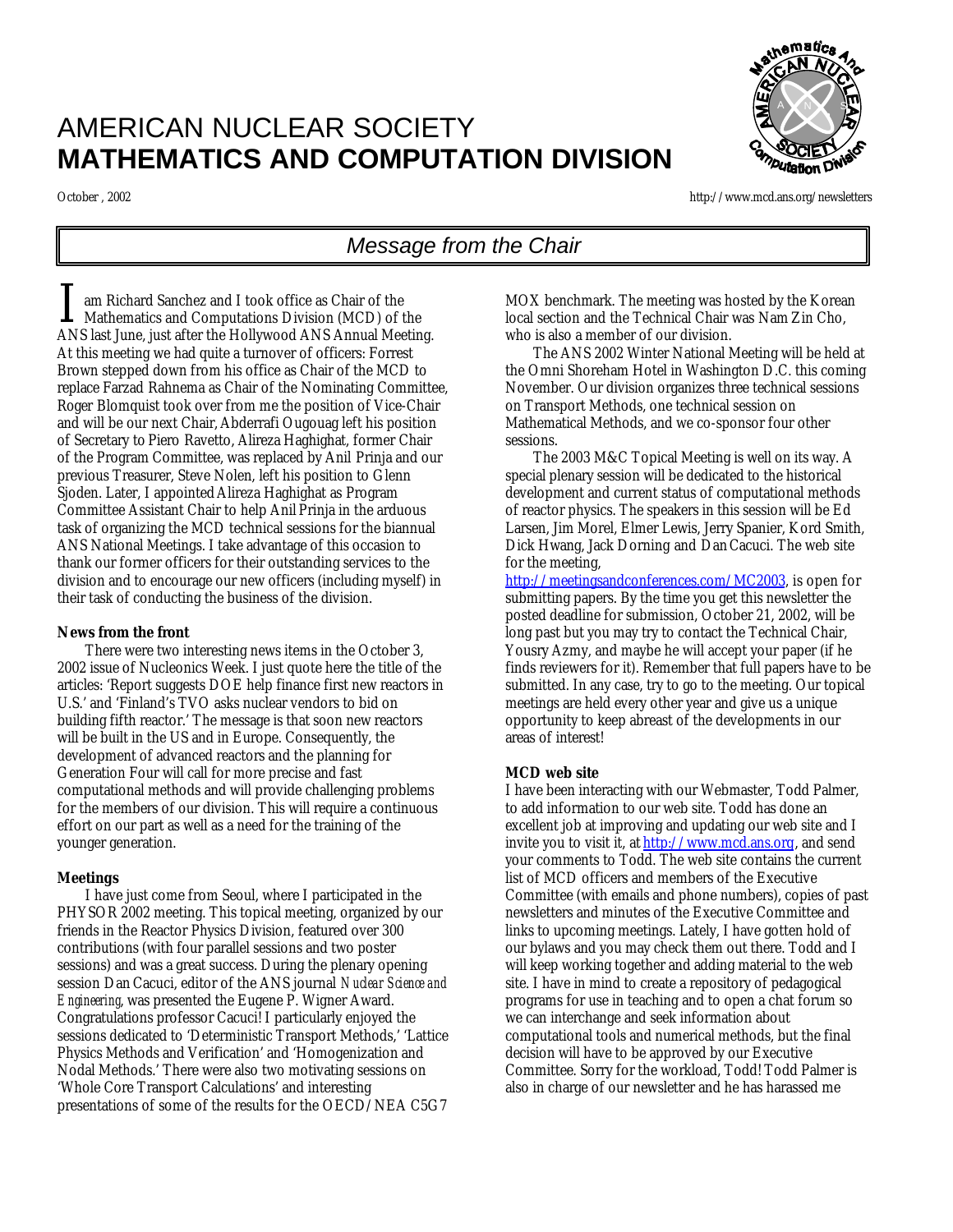soliciting this 'message from the Chair' so I think it is fair that I level up with him.

#### *Membership*

The last counting I got from ANS headquarters gives a total of 904 members but this number should be taken with care because, while surveying the list, I observed a few repeats. I will check with Madeline Feltus, Membership Committee Chair, and, if there are no confidentiality issues I will ask Todd to post the membership list to our web site. Membership and excellence are what our division is all about. I join here our past Chairs to urge you to help to attract new members and also to pay your dues in a timely manner.

### **MCD activities and you**

Our bylaws state the objectives of our division as follows:

a) Promote the advancement of mathematical and computational methods for solving problems arising in all disciplines encompassed by the Society, with particular emphasis on numerical techniques for efficient computer application.

b) Aid in the dissemination, integration, and proper use of computer codes, including preparation of computational benchmarks and development of standards for computing practices.

c) Encourage the development of new computer codes and broaden their use.

To do this our Executive Committee works together with our Standing and Special Committees to prepare the organization of MCD topical meetings and to promote the division by providing financial support for student prizes and student travel to the MCD topical and to ANS National meetings, and by subsidizing MCD-related student conferences, among others.

The Program Committee prepares the MCD technical sessions for the bi-annual ANS National Meetings and helps prepare MCD special sessions. This committee is also in charge of the reviewing all papers in MCD sessions. The Honors and Awards Committee proposes MCD candidates to the rank of Fellow of ANS and selects candidates for the M&C Distinguished Service Award and for the recently founded Pomraning Award. This award has been recently founded by a generous \$15,000 gift from SAIC. I want to thank here Bill Martin and Paul Turinsky for their efforts to secure the funding from SAIC. The Nominating Committee proposes MCD members for the elections to the Executive Committee as well as officers of the MCD.

All these activities and more that I do not detail here require the dedication and work of the members of the Executive Committee and of our Standing and Special Committees. You can help by getting involved in the business of our division:

a) As a member of an ANS local section you may help to host a MCD topical meeting. This is the greatest contribution you can make to our division.

b) MCD sponsored special sessions are a proof of the vitality of our division. I encourage you to consider organizing a special session for the 2003 ANS Winter Annual Meeting. You may prepare a proposal and come to the Washington D.C. Winter Meeting or send it to the Program Committee Chair.

c) You may contact the Nominating Committee Chair to propose candidates for the Executive Committee and for Officials of the division for the upcoming or future elections.

d) Becoming a member of the Executive Committee is the best way to learn the workings of our division and to give your personal impact in helping to select the priorities of the division.

e) You may contact the Honors and Awards (H&A) Committee Chair to propose candidates for nomination to the rank of Fellow of ANS, as well as for the M&C Distinguished Service Award and the Pomraning Award.

f) You may write papers about your work and submit them to the biannual ANS National Meetings and/or the MCD topical meetings.

g) Lately, the MCD decided to form a joint benchmark committee with the Reactor Physics and the Radiation Protection and Shielding divisions. You may submit a benchmark to our benchmark subcommittee or, better, get involved with the activities of the subcommittee.

h) Andy Smetana, Chair of the Standards Committee, needs motivated individuals to help with the maintenance of two of the standards.

#### *A last reminder*

Do not forget to send in your ballots for the upcoming election. We have to elect three Officers (Vice Chair – Chair Elect, Secretary and Treasurer) and five members of the Executive Committee.

Richard Sanchez Chair, M&C Division, 2002-03

**Editor's Message**: This newsletter will be issued twice a year and can be accessed electronically at http://www.mcd.ans.org/newsletters. Please send your news and *constructive* comments to me, Todd Palmer at the Oregon State University Department of Nuclear Engineering and Radiation Health Physics, 116 Radiation Center, Corvallis, OR 97331-5902; FAX (541) 737-0480; email: palmerts@engr.orst.edu; or call (541) 737-7064.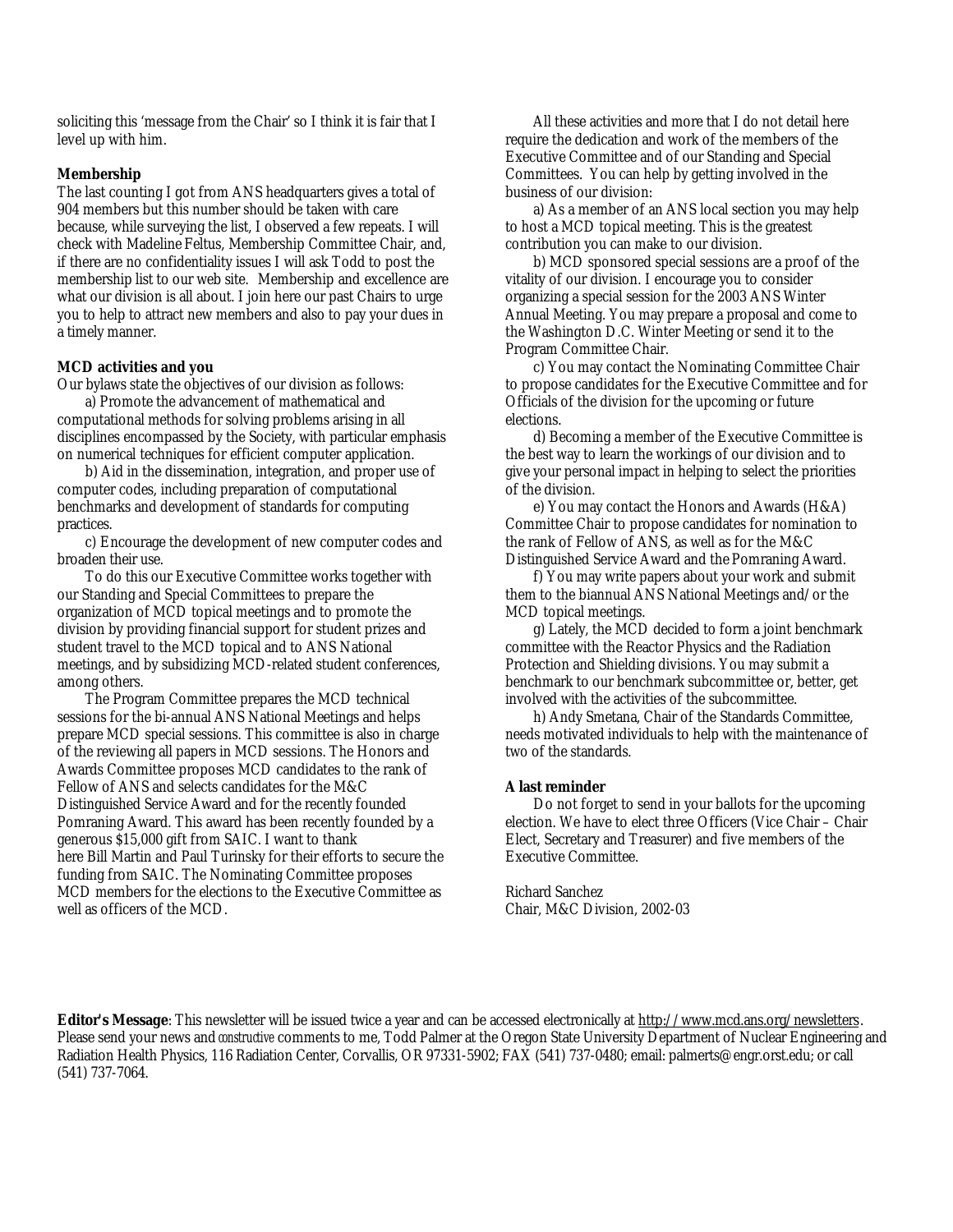# *An Invitation from Barry Ganapol*

I would like to personally invite the MCD membership to attend a special session called--Transport Theory-III: Analytical Techniques-- to be held at the upcoming ANS meeting on Wednesday morning. I will be presenting 6 papers dealing with analytical transport solutions and their numerical realizations as analytical benchmarks. My primary motivation in delivering this session is to focus attention on the importance of the analytical aspects in the nuclear enterprise which seem to receive little attention in today's educational and industrial training. The topics will cover basic stationary and time dependent diffusion theory in the 1-D one-group

approximation to 3-D one-group transport theory. Analytical solution methodologies as well as numerical techniques to evaluate the resulting analytical representations will be stressed. The session is especially appropriate for undergraduate and graduates interested in the fundamental theory and numerical evaluation as well as for those of us involved in teaching. Expanded summaries and related computer programs will be available at the session. Some refreshments will be provided.

B. Ganapol

# *MCD Roundtable – ANS Winter Meeting, 2002*

The MCD Roundtable at the Washington ANS meeting will be an informal technical session in memory of Ely Gelbard. Some of those who worked with Ely over the decades will describe aspects of his technical work and remember the personal side of working with him. Those who would like to add there remembrances should contact RNBlomquist@anl.gov, or just come to the Roundtable, scheduled right after the MCD session, "Transport Methods - III: Analytical Methods" on Wednesday morning.



# *Upcoming Meetings*

*2002 ANS Annual Meeting Building the World Nuclear Community - Strategies for the Deployment of New Nuclear Technologies Washington, DC, November 17-21, 2002.*

For more information, see http://www.ans.org/meetings/pdfs/2002/wm2002-cfp.pdf.

*Supercomputing 2002 High Performance Networking and Computing Baltimore, MD, November 16-22, 2002.*

For more information, see http://sc-2002.org/.